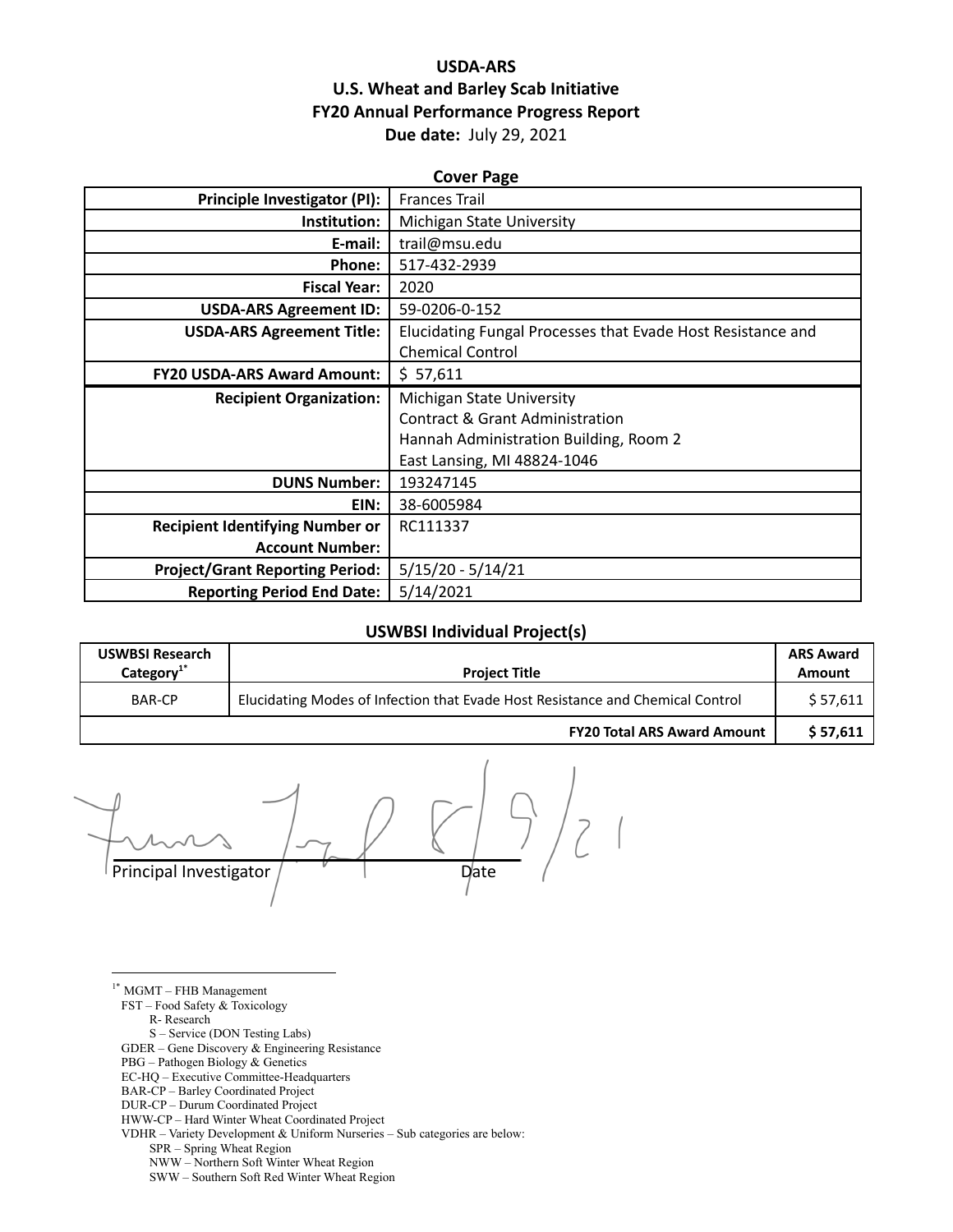**Project 1:** *Elucidating Modes of Infection that Evade Host Resistance and Chemical Control*

## **1. What are the major goals and objectives of the research project?**

- 1) Document the *in planta* and *in vitro* developmental stages of biofilms using microscopy.
- 2) Determine if the biofilms are more resistant to external pressures, such as fungicides and ROS. Determine if *F. graminearum* can adapt to fungicides and ROS by increasing biofilm formation *in planta*.
- 3) Identify processes and genes important to biofilm formation using transcriptional profiling of biofilm development, including on the plant and in culture, using wild type, artificially selected strains, and mutant strains in the presence of fungicides and ROS. Identify genes whose regulation is affected by these different conditions. Generate and phenotype gene knockouts to demonstrate gene function in biofilm formation, stress resistance and pathogenicity.
- **2. What was accomplished under these goals or objectives?** *(For each major goal/objective, address these three items below.)*

## **a) What were the major activities?**

- (1) *In vitro* biofilm development has been fully mapped over time, providing the knowledge to move into plants. We have shown the structures and stages of biofilm formation, and are using this knowledge to look into plants for the same structures.
- (2) This objective has not been addressed yet. However, we know that ROS impact cell morphology, and this is being looked for in plants along with objective 1.
- (3) Transcriptional profiling is ongoing, and will be completed soon with a list of candidate genes for knockout being determined. Gene knockouts of candidate genes that are orthologs to other fungal biofilm genes in other species are being generated. We are also repeating the artificial selection of a strain that increases adhesion, where adhesion has been successfully increased a second time and a third is ongoing. These artificially selected strains will all be phenotyped independently. We also plan to do transcriptome analysis on the selected strains to determine what genes were impacted from the selection.

Work was presented at the meeting of the NCCC307 Virtual Workshop in October 2020, the Fusarium Head Blight Forum in December, 2020, Botany 2021 in July 2021, and the American Phytopathological Society Plant Health 2021 meeting in August, 2021.

## **b) What were the significant results?**

(1) We have determined the most detailed biofilm development from a filamentous fungal plant pathogen. We have also identified the components of the matrix

(Form – PPR20)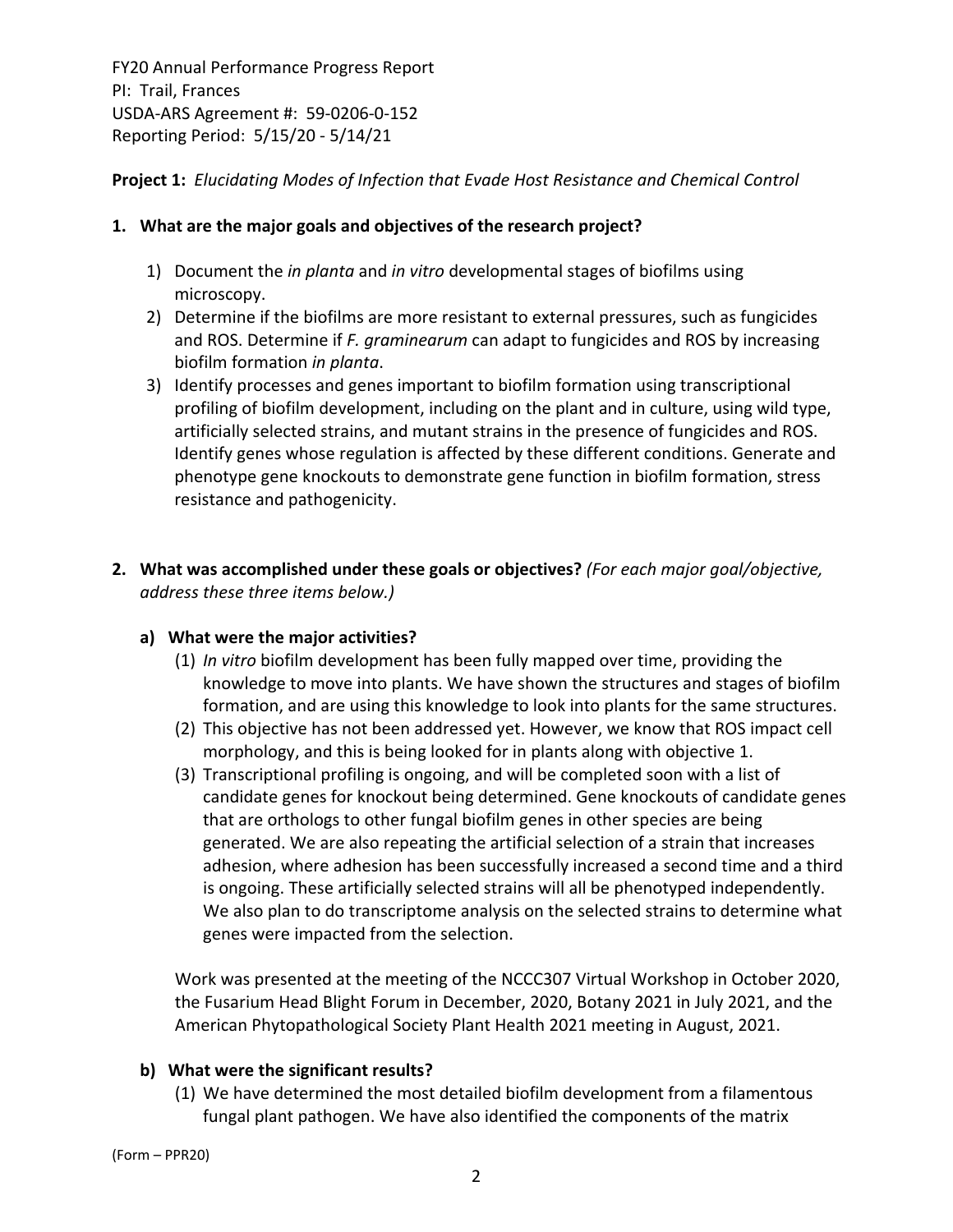> surrounding biofilm formations, which have not been well‐studied in filamentous fungi. We now know that the matrix surrounding and protecting biofilm cells is composed of extracellular nucleic acids, proteins, and polysaccharides. We also know that fully developed biofilm cells are lipid‐rich, much like overwintered cells on crop debris. Biofilm formations are temporary cell structures, which form and dissolve in 48 hours total.

- (2) This objective has not been addressed yet
- (3) Artificial selection for adhesion has been repeatable, which provides us a better sampling for genetic analysis. We now know that selection for additional ability to adhere to a surface is possible, and that the increased adhesion increases the ability of the fungus to infect barley florets.

### **c) List key outcomes or other achievements.**

Should the presentations go here instead? I only listed on down at the bottom page for presentations because the Botany and APS abstracts haven't been published yet, to my knowledge.

## **3. Was this research impacted by the COVID‐19 pandemic (i.e. university shutdowns and/or restrictions, reduced or lack of support personnel, etc.)? If yes, please explain how this research was impacted or is continuing to be impacted.**

Yes, the university was shut down for approximately two months, and at 50% capacity for the following year. This restricted lab time and space, delaying data collection for most of 2020.

## **4. What opportunities for training and professional development has the project provided?**

Graduate student has given presentations annually at national meetings. She has also trained an undergraduate to knockout genes in Fusarium graminearum. That undergraduate has been participating in the project.

#### **5. How have the results been disseminated to communities of interest?**

Shay et al, 2021. Biofilm formation and structure in the filamentous fungus *Fusarium graminearum,* a plant pathogen. Manuscript to be submitted Aug. 2021; there's a note about community outreach on the instructions for this part. I did a fungal foray in the fall, which is vaguely directly related, but that's it.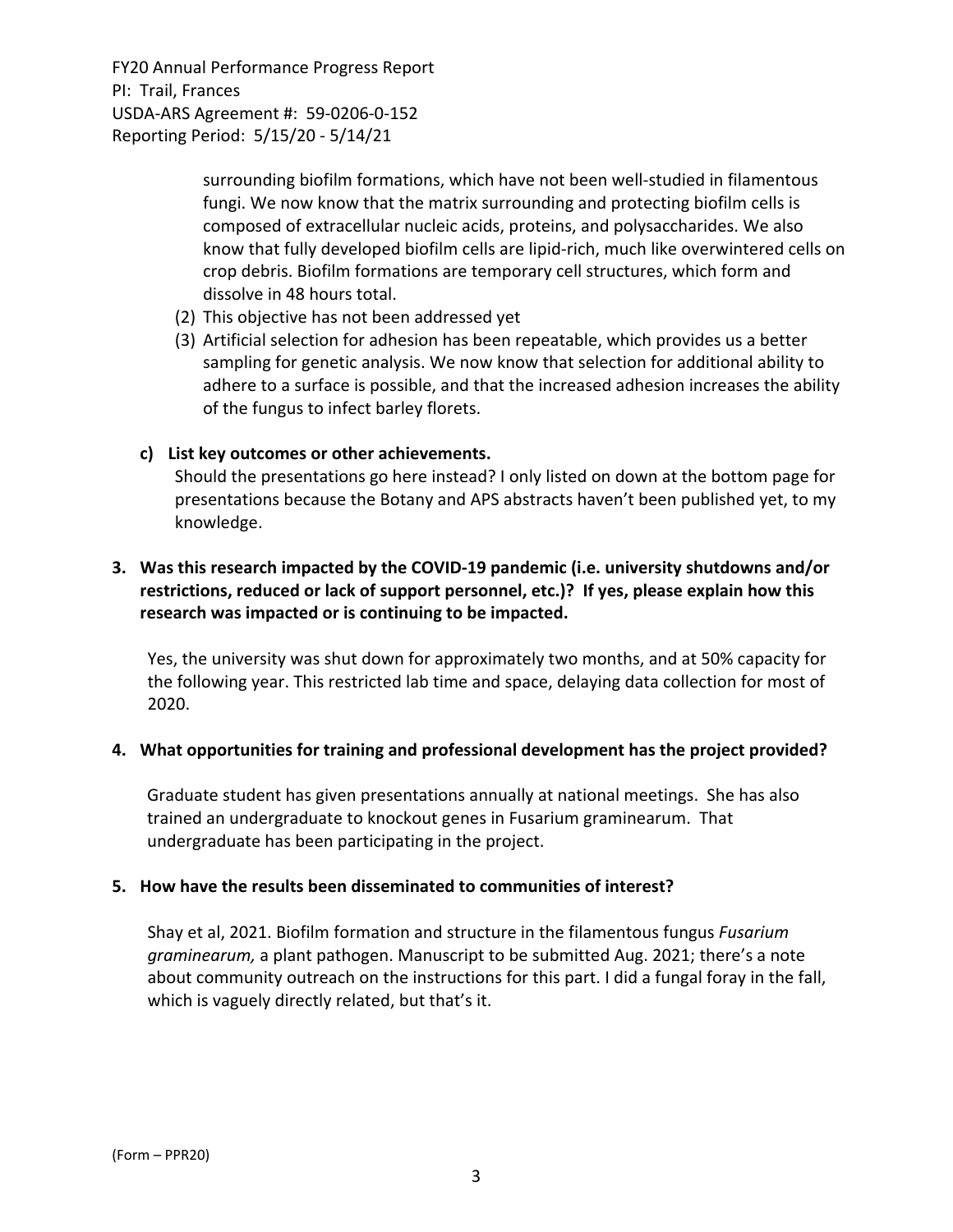## **Training of Next Generation Scientists**

**Instructions:** Please answer the following questions as it pertains to the FY20 award period (5/15/20 ‐ 5/14/21). The term "support" below includes any level of benefit to the student, ranging from full stipend plus tuition to the situation where the student's stipend was paid from other funds, but who learned how to rate scab in a misted nursery paid for by the USWBSI, and anything in between.

**1. Did any graduate students in your research program supported by funding from your USWBSI grant earn their MS degree during the FY20 award period?** ☐Yes ☒No

**If yes, how many?** Click to enter number here.

**2. Did any graduate students in your research program supported by funding from your USWBSI grant earn their Ph.D. degree during the FY20 award period?**

☐Yes ☒No **If yes, how many?** Click to enter number here.

**3. Have any post docs who worked for you during the FY20 award period and were supported by funding from your USWBSI grant taken faculty positions with universities?** ☐Yes ☒No

**If yes, how many?** Click to enter number here.

**4. Have any post docs who worked for you during the FY20 award period and were supported by funding from your USWBSI grant gone on to take positions with private ag‐ related companies or federal agencies?**

☐Yes ☒No

**If yes, how many?** Click to enter number here.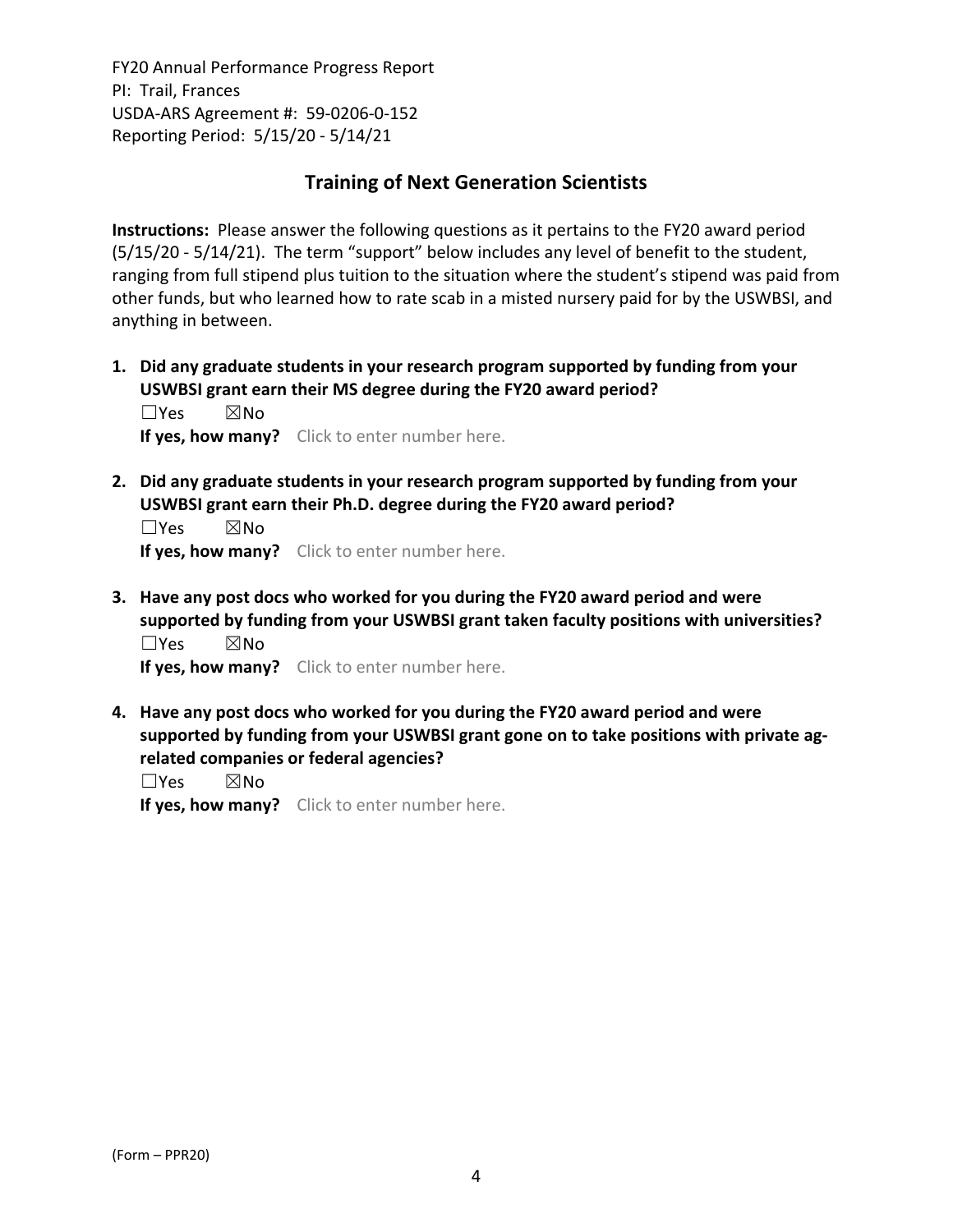# **Release of Germplasm/Cultivars**

**Instructions:** In the table below, list all germplasm and/or cultivars released with full or partial support through the USWBSI during the FY20 award period (5/15/20 - 5/14/21). All columns must be completed for each listed germplasm/cultivar. Use the key below the table for Grain Class abbreviations. 

| <b>Name of Germplasm/Cultivar</b> | <b>Grain Class</b>    | <b>FHB Resistance</b>                               | <b>FHB</b><br>Rating<br>$(0-9)$  | Year<br><b>Released</b> |
|-----------------------------------|-----------------------|-----------------------------------------------------|----------------------------------|-------------------------|
| N/A                               | Select Grain<br>Class | Select what represents<br>your most resistant check | Enter as<br>text 0-9<br>rating   | Select Year             |
| Click here to enter text.         | Select Grain<br>Class | Select what represents<br>your most resistant check | Enter as<br>text 0-9<br>rating   | Select Year             |
| Click here to enter text.         | Select Grain<br>Class | Select what represents<br>your most resistant check | Enter as<br>text 0-9<br>rating   | Select Year             |
| Click here to enter text.         | Select Grain<br>Class | Select what represents<br>your most resistant check | Enter as<br>text 0-9<br>rating   | Select Year             |
| Click here to enter text.         | Select Grain<br>Class | Select what represents<br>your most resistant check | Enter as<br>text 0-9<br>rating   | Select Year             |
| Click here to enter text.         | Select Grain<br>Class | Select what represents<br>your most resistant check | Enter as<br>text 0-9<br>rating   | Select Year             |
| Click here to enter text.         | Select Grain<br>Class | Select what represents<br>your most resistant check | Enter as<br>$text 0-9$<br>rating | Select Year             |
| Click here to enter text.         | Select Grain<br>Class | Select what represents<br>your most resistant check | Enter as<br>text 0-9<br>rating   | Select Year             |
| Click here to enter text.         | Select Grain<br>Class | Select what represents<br>your most resistant check | Enter as<br>text 0-9<br>rating   | Select Year             |
| Click here to enter text.         | Select Grain<br>Class | Select what represents<br>your most resistant check | Enter as<br>text 0-9<br>rating   | Select Year             |
| Click here to enter text.         | Select Grain<br>Class | Select what represents<br>your most resistant check | Enter as<br>text 0-9<br>rating   | Select Year             |
| Click here to enter text.         | Select Grain<br>Class | Select what represents<br>your most resistant check | Enter as<br>text 0-9<br>rating   | Select Year             |
| Click here to enter text.         | Select Grain<br>Class | Select what represents<br>your most resistant check | Enter as<br>text 0-9<br>rating   | Select Year             |
| Click here to enter text.         | Select Grain<br>Class | Select what represents<br>your most resistant check | Enter as<br>text 0-9<br>rating   | Select Year             |

NOTE: Leave blank if you have nothing to report or if your grant did NOT include any VDHR-related projects.

**NOTE:** List the associated release notice or publication under the appropriate sub-section in the 'Publications' section of the FPR.